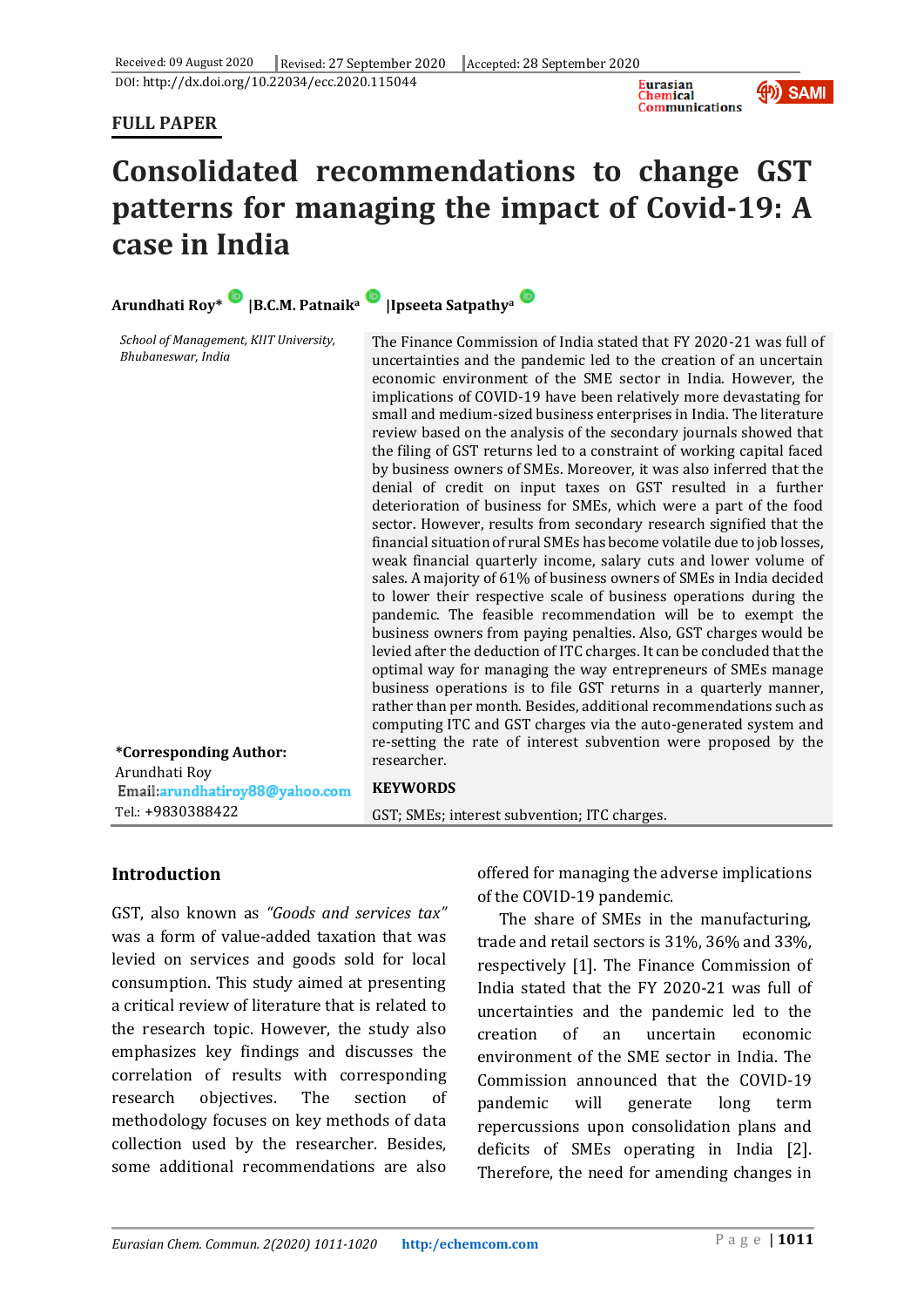

the already existing GST regime was felt. The existing GST regime was putting huge pressure upon SMEs, which was a part of the informal sector in India [3].

However, the implications of COVID-19 have been relatively more devastating for small and medium-sized business enterprises in India. For example, *non-performing assets* of small-scale enterprises grew from 10.4% in June 2018 to 10.8% in September 2019. Besides, *non-performing assets* of medium scale enterprises grew from 17.1% in June 2018 to 18.1% in September 2019 [3]. This signified that the business environment and the taxation regime did not favour the SME sector before the pandemic. (See the appendix for further information).

The primary aim of this research was to propose probable recommendations for tackling the negative implications of COVID-19 on the Indian economy, especially in the SME sector. However, the secondary aim was to critically analyze amendments carried out in the exiting GST regime and find alternative solutions.

The research objectives in particular were as follows:

- To identify the impact of the COVID-19 pandemic on the SME sector in India;
- To determine existing gaps in the existing GST tax regime that is considered to be an inhibitor to the growth of the SME sector in India during the pandemic; and,

To propose consolidated recommendations for changing patterns of the GST tax regime for managing negative implications of COVID-19 on the SME sector in India

#### *Literature review*

*Failure of the GST regime in managing adverse consequences of COVID-19 pandemic* 

The introduction of the GST regime was considered to be a logical step that directed the Indian economy towards economic perfection. It was viewed as a path breaker in the history of the Indian tax regime that would revolutionize the taxation system. The GST regime was attributed as *"Dual GST"* because both the State and the Central authorities had the power to levy taxes on services and goods sold by business units in India [4]. On the other hand, a majority of business entrepreneurs who are running SMEs are pessimistic about the duty threshold of the GST bill [5].

Besides, the GST pattern was designed in such a way that business owners of SMEs were required to file corresponding GST returns when goods were passed from one production stage to the other [6]. However, the inherent problem with the tax regime was that its impeded collections of credit coupled with delays of claim refund created an adverse impact on the Indian SME sector. The filing of GST returns led to a constraint of working capital faced by business owners of SMEs. The situation further worsened during the ongoing pandemic crisis because the cycle of cash conversion extended beyond a threshold level. Therefore, the already GST regime failed because the entrepreneurs of SMEs had to depend on sources of external credit for fulfilling the short-run requirements of working capital. There was an acute shortage of external credit from external sources and thus SMEs failed to clear GST liabilities during the pandemic



**FIGURE 1** Course of actions that led to the failure of the existing GST regime for Indian SMEs [6]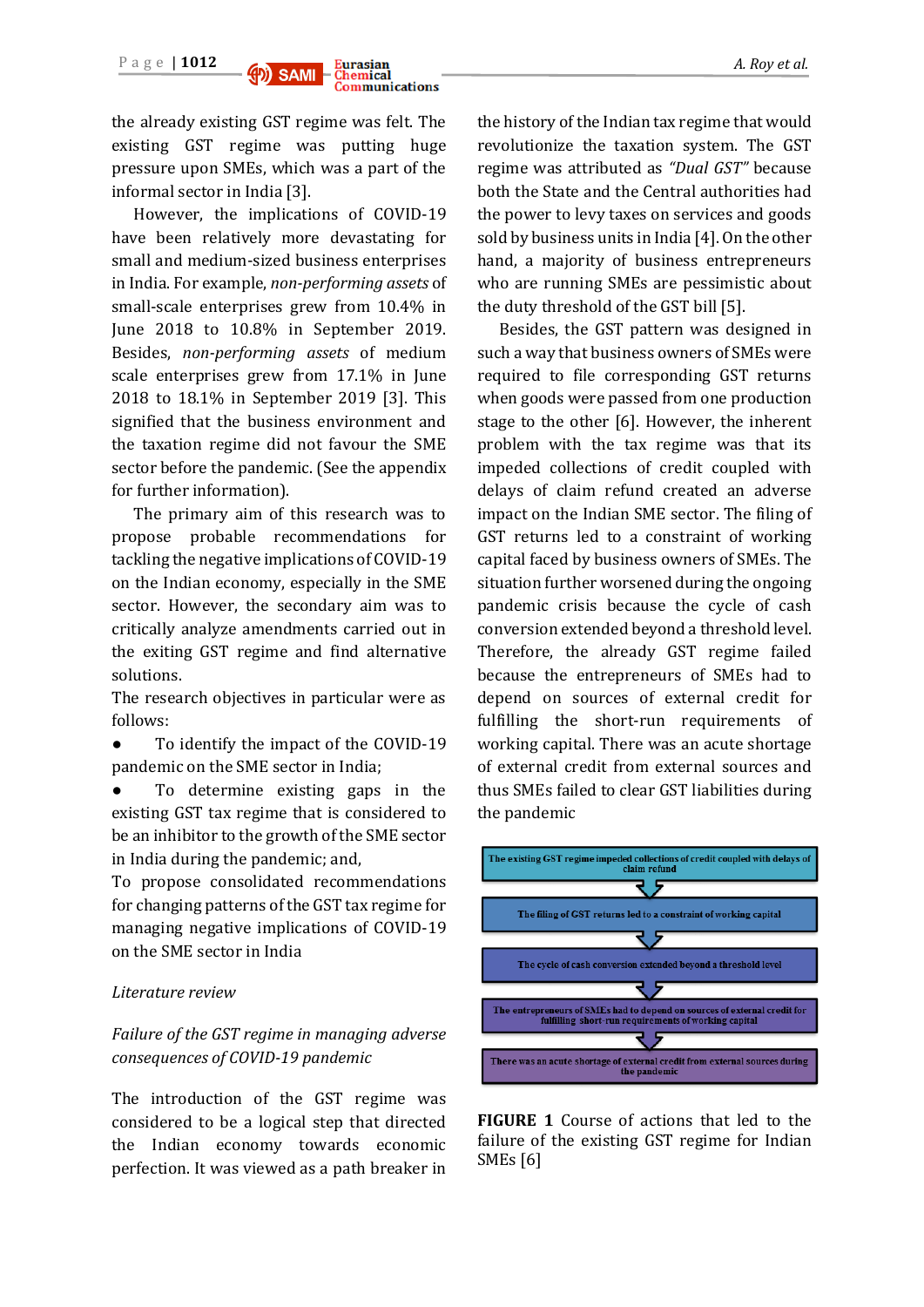

*Alternatives solutions for limiting the adverse repercussions of the COVID-19 pandemic in India*

The GST regime has not yielded feasible outcomes for the SME sector in India since its genesis. The already existing GST regime increased the compliance cost for SMEs and led to the emergence of associated teething problems. There were no electronic systems of compliance that would help business owners of SMEs to file and register online returns of GST in an optimal manner [5]. The SME food sector was badly hit due to sub-optimal changes in GST patterns and corresponding changes in the consumption patterns of consumers. The denial of credit on input taxes on GST resulted in further deterioration of business for SMEs, which were a part of the food sector. The advent of the COVID-19 pandemic further worsened the situation because revenue income was affected to a large extent [7].

Henceforth, the *Indian Tax Council* members decided that changes be applied in GST patterns to manage adverse implications of COVID-19. As a result, Nirmala Sitharaman declared tax relief features for SMEs in India. The rate of interest levied on delayed GST filings was reduced only for those business entrepreneurs running SMEs with an annual turnover of Rs. 5 crores and less. The amendment in the GST regime was required because the business owners of SMEs were unable to maintain compliance with the GST regulations. Furthermore, they reached close to bankruptcy when they were charged with high penalties and interest rates against late GST filings [8].

# *Scope of the SME sector to benefit from proposed changes in the GST tax regime*

There was less scope for the SMEs so that they could flourish under the presence of the GST regime of taxation. The extension of the date for filing returns of GST bills did not contribute

to a reduction of financial trouble for SMEs that were operating in India. The manufacturing, as well as the retail SME sector suffered a financial blow because consumption demand reduced drastically and investment expenditure fell. The financial crisis hindered business owners of SMEs to manage compensation for covering up average production cost. As a result, they were on the verge of collapse that was triggered by the liability of pending GST returns between April and June 2020. For example, the worth of GST collection was Rs. 43,000 crores in April 2020 as compared with a collection worth Rs. 97,000 crores in March 2020 [9]. These figures reflected that the already existing GST was putting high pressure on business owners of SMEs, during the ongoing financial crisis.

The scope of managing the adverse consequences of the COVID-19 pandemic by SMEs was further affected when the Finance Minister announced that business owners would have to pay GST on the supply of services and commodities. However, the striking feature of the GST regime was that GST returns were required to be paid by business owners even if they did not receive any payments for supplied services and commodities [10]. This magnified the intensity of the negative pressure that was borne by the business owners of SMEs in India.

# **Methodology**

#### *Methods*

The current research relied on positivist philosophy as using its scientific approach can help the researchers to gather in-depth knowledge [11]. On the other hand, the deductive approach was selected since it goes well with the positivist philosophy and can properly help in gaining numerical data. Also, the descriptive design was applied to research since it can contribute to deeply describe the topic and can provide accuracy during data collection. Moreover, in the research,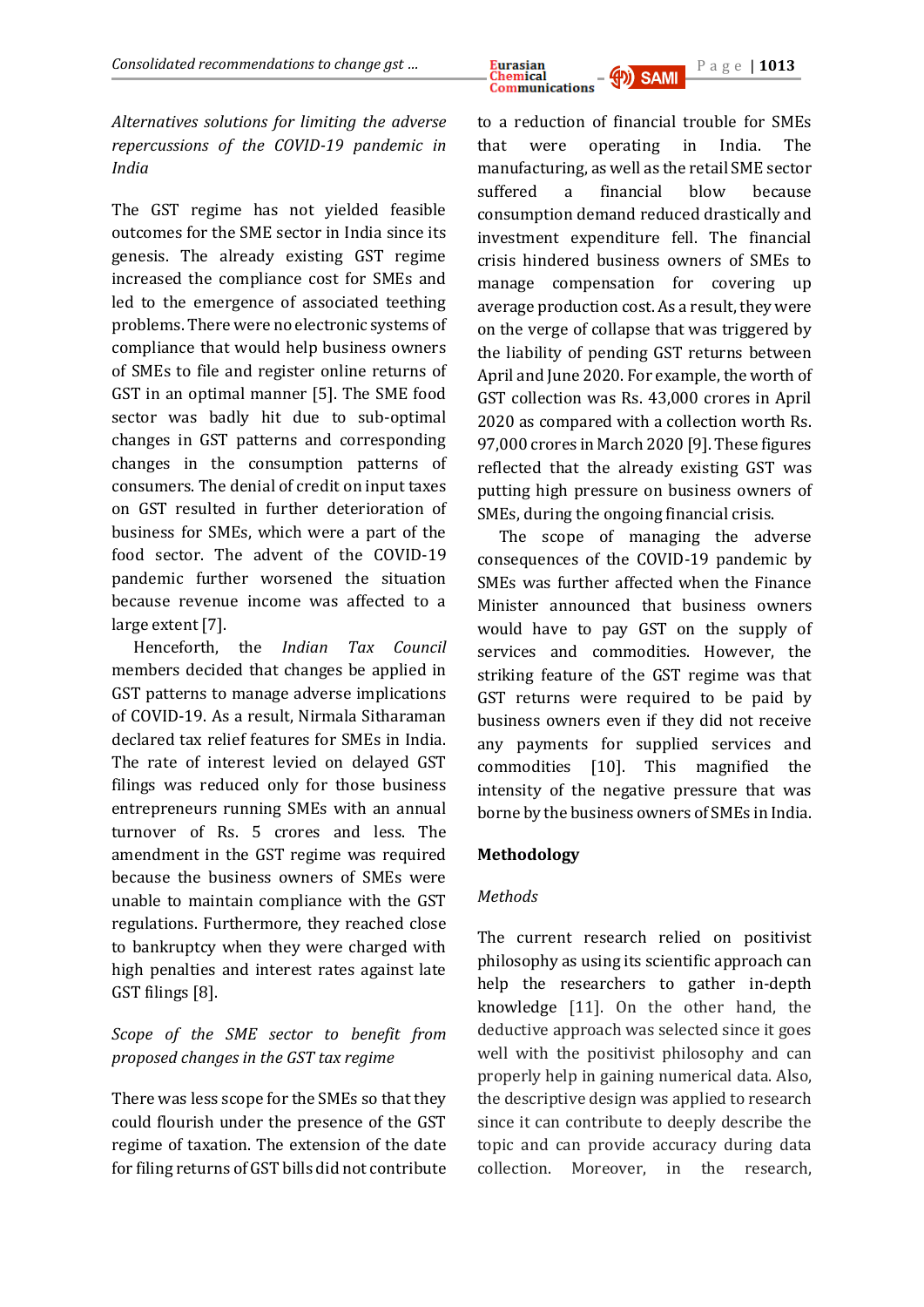

secondary research data were gathered which further made the research more flexible and could effectively provide authentic data on the topic of the research [12]. We relied on journals, articles, books and websites. The qualitative and quantitative data were considered for the research.

PRISMA framework was selected and based on that 15 journals were considered after collecting them from reliable databases such as EBSCO, ProQuest and Google Scholar along with official government websites. The journals selected were published after 2016 and had full pdfs available and no duplicate journals were considered while initially collecting 60 journals

#### *Boolean table*

*Prisma framework*

| <b>Theme</b>                                                                                                                            | <b>Keywords</b>                            | <b>Boolean operators</b><br>used                                                    | <b>Article found</b>                                                                        |
|-----------------------------------------------------------------------------------------------------------------------------------------|--------------------------------------------|-------------------------------------------------------------------------------------|---------------------------------------------------------------------------------------------|
| Implications of<br>the COVID-19<br>pandemic on the<br>SME sector in<br>India                                                            | MSME, GST,<br>COVID-19,<br>Problems        | (GST and MSME) or<br>(MSME and Covid-<br>19) or (Problems and<br>MSME)              | "Explained: Why are Medium,<br>Small, Micro Enterprises worst<br>hit by Covid-19 lockdown?" |
| Identification of<br>defects in the<br>prevalent GST tax<br>regime that<br>inhibit the<br>growth of the<br><b>SME</b> sector            | Relaxation, GST,<br>CBIC, CGST Act         | (CBIC and GST) or<br>(Relaxation and GST)<br>or (CGST Act and<br>Relaxation)        | "GST relief 2.0: Govt can<br>provide relaxations for certain<br>measures under GST"         |
| Consolidated<br>recommendation<br>s for amending<br>the GST tax<br>regime in India<br>for the<br>betterment of the<br><b>SME</b> sector | GST, COVID-19,<br>Compensation,<br>Revenue | (GST and<br>Compensation) or<br>(Revenue and<br>COVID-19) or (GST<br>and CVOVID-19) | "GST compensate due to States<br>is Rs. 1.51 lakh cr"                                       |

**TABLE 1** Boolean Table

*Sampling*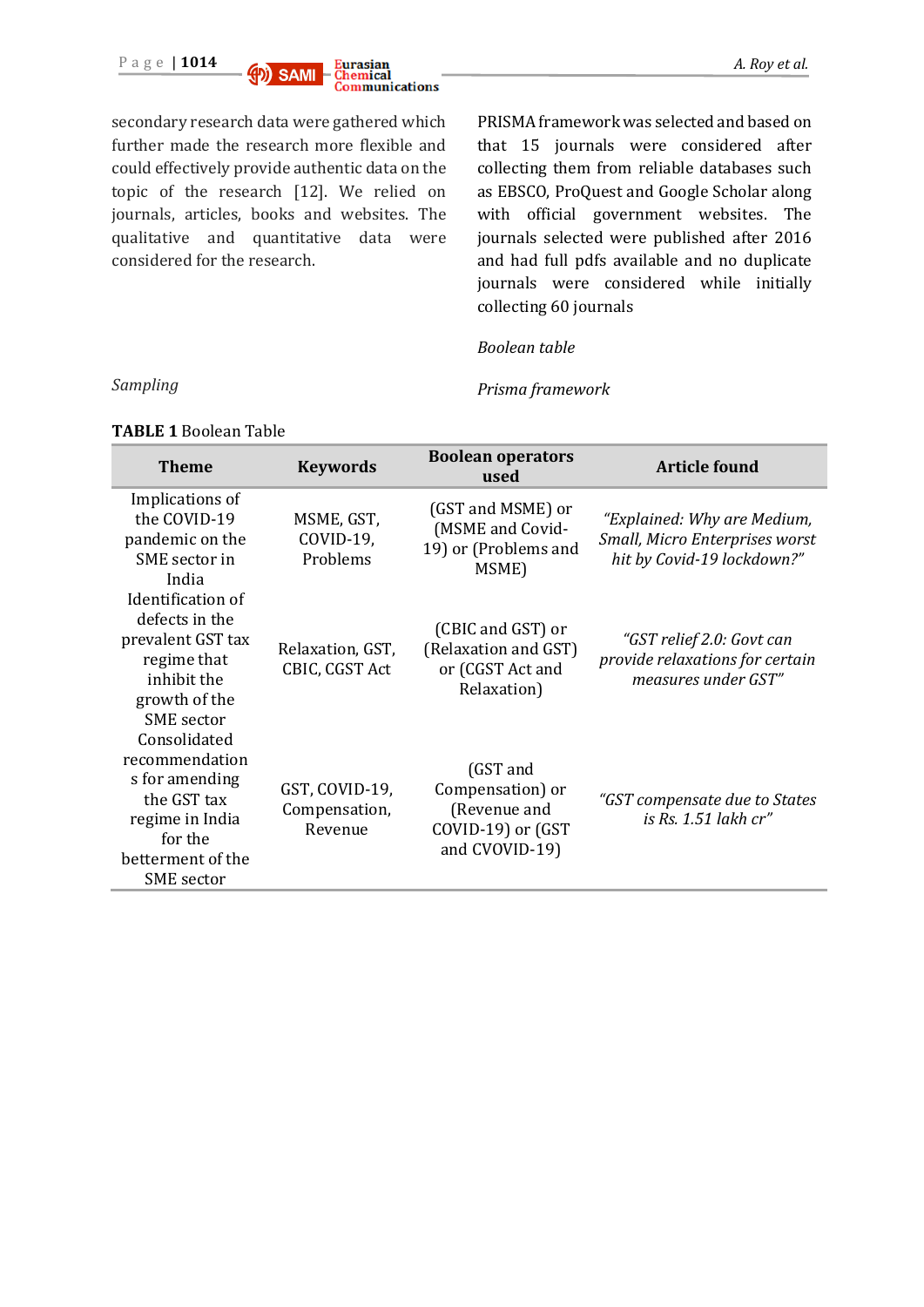



#### *Ethical consideration*

The researchers observed ethical considerations and attempts were made to preserve the confidentiality of the data. Privacy and authenticity were maintained throughout the research and before collecting data, higher authority was informed and following their consent, the research was conducted. Also, the collected data were protected based on the Information Technology Act 2000 under section 43A and 72A.

#### **Results**

### *Implications of the COVID-19 pandemic on the SME sector in India*

The COVID-19 pandemic has led to a permanent pause in a major fraction of SMEs such as manufacturing and retail business enterprises in India, especially in metropolitan cities. The business entrepreneurs of SMEs believe that they are expecting normalcy in business conditions within a span of the coming six months.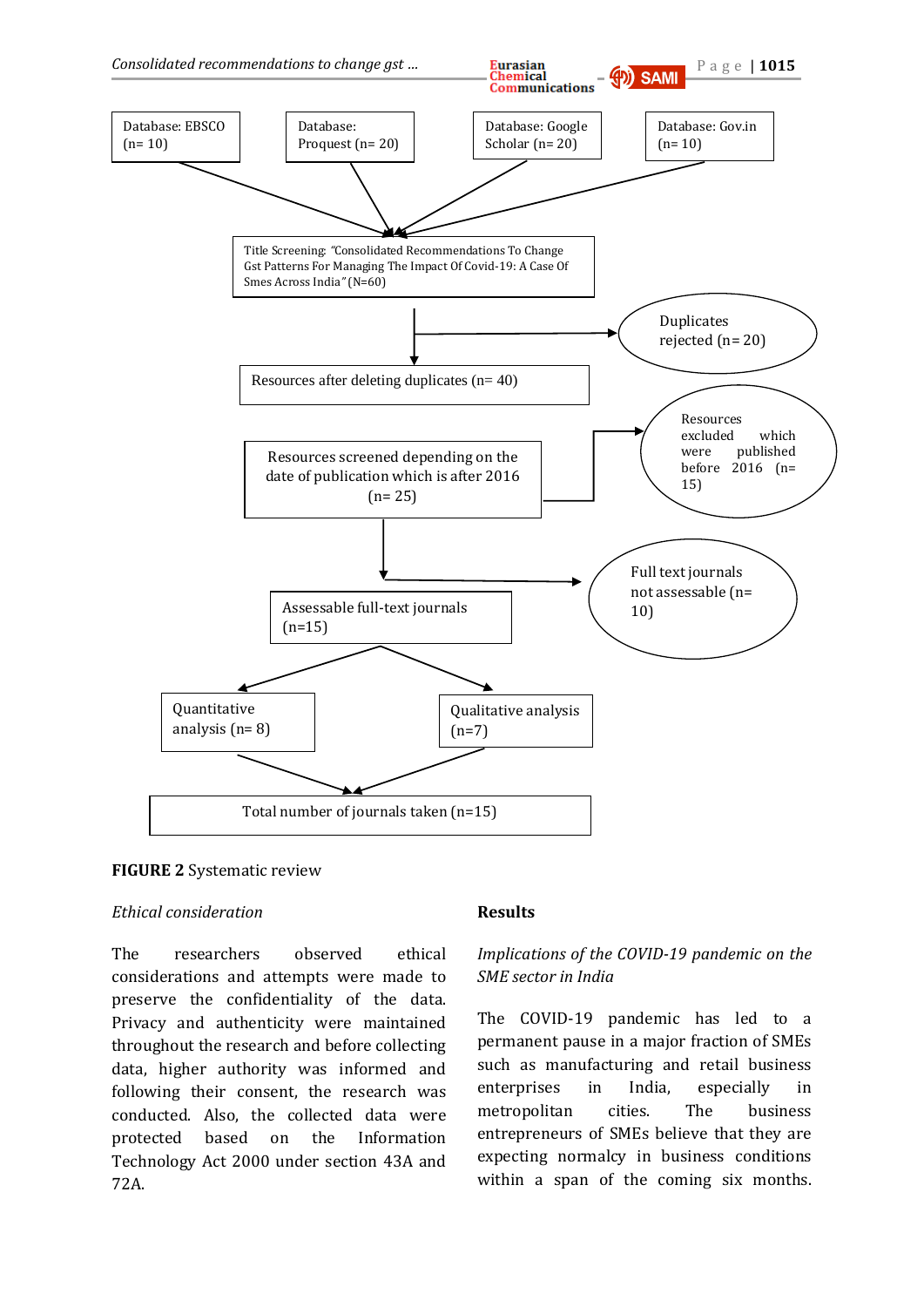

Communications

However, the majority hope to receive support from the Federal Government of India to tackle the crisis. The business entrepreneurs of roughly 50 SMEs hope to enjoy either exemptions or discounts from paying GST. The

remaining, nearly 36% of SME business entrepreneurs are expecting to receive credit at cheap interest rates such that they can finance GST claims [13].



#### **FIGURE 3** Impact of COVID-19 on SMEs in India [1]

Figure 3 demonstrates that a majority of 61% of SMEs (a combination of both rural and urban SMEs) decided to lower their scale of business operations. Alternatively, 13% of businesses were forced to shut down business operations and 7% of business owners of SMEs encountered problems such as laying off workers, selling capital and leasing out land. A handful of nearly 13% of SMEs experienced growth only by a marginal amount. Besides, business owners of registered SMEs faced hardships in clearing off GST obligations due to poor financing facilities [1].



**FIGURE 4** Impacts of COVID-19 on the rural SME sector in India [14]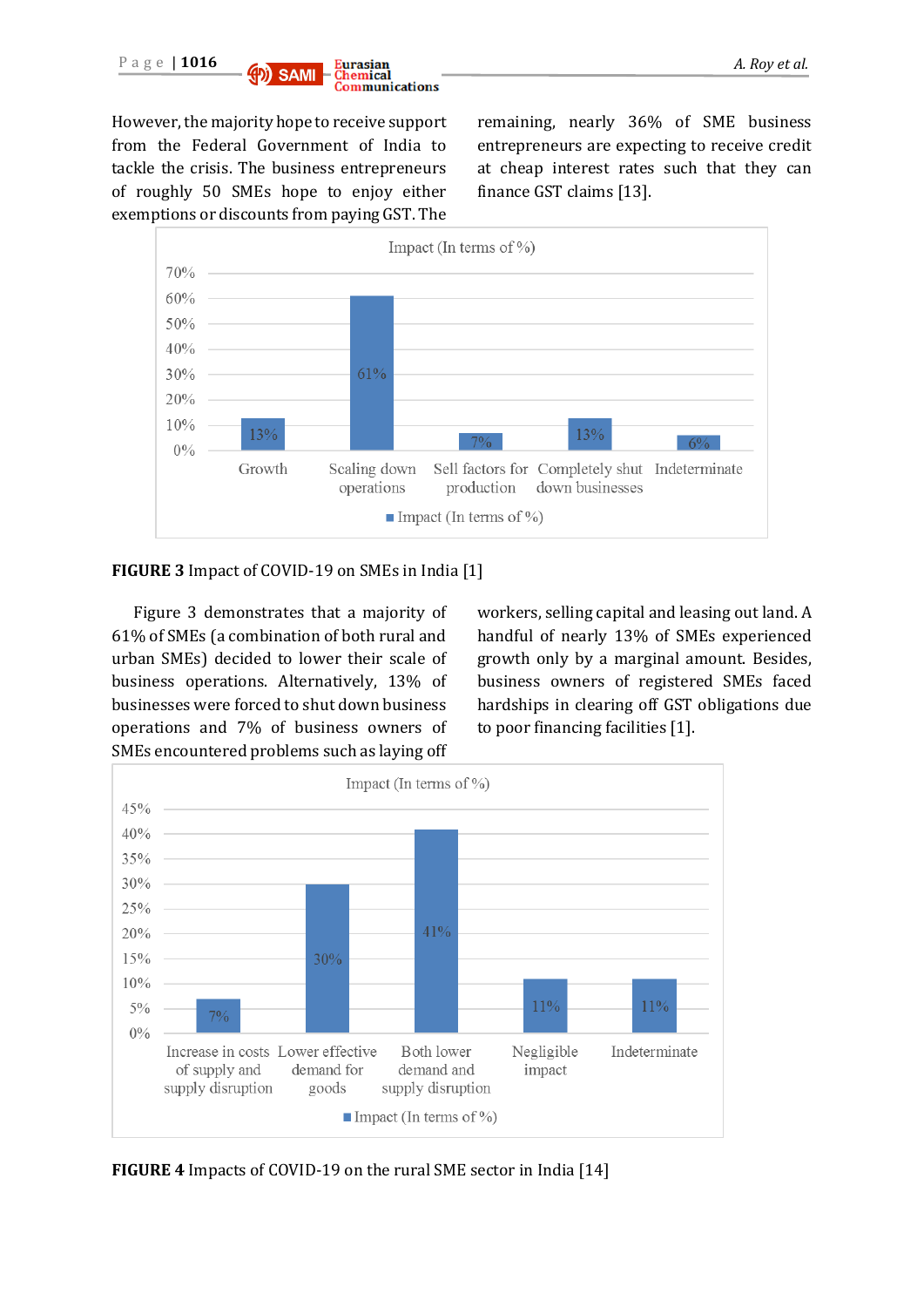Figure 4 depicted that a major proportion comprising 41% of rural SMEs experienced both supply disruption and a fall in effective demand. However, nearly 30% of rural SMEs incurred losses due to poor effective demand, whereas there were 7% of SMEs that were victims of supply distortion. Due to a lack of demand, the export business for rural SMEs was badly hit. The financial situation of rural SMEs has become volatile due to job losses, weak financial quarterly income, salary cuts and lower volume of sales [14].

## *Identification of defects in the prevalent GST tax regime that inhibit the growth of the SME sector*

The Government of India has been seeking to bring about changes in the GST regime so that SMEs in India are better-off during the pandemic. The Government liberalized the filing of returns of GST along with provisions of depositing penalties against delayed tax payments [15]. However, a suitable recommendation will be the provision for a facility of deferring without consequences of penalties. The strategy will be beneficial for individual and self-employed taxpayers who are actively linked with the SME sector in India. The Government of India could offer tax supports by providing rebates in headline rates of GST. The Government failed to provide sector-wise tax support such as hospitality, retail and manufacturing sector in the form of GST rebates [15].

The Finance Minister of India, Nirmala Sitharaman, issued GST guidelines for SMEs and stated that relaxation was being provided to default taxpayers. The Finance Minister announced that taxpayers could pay their GST filings between March and April till 30th June 2020 [16]. However, the alternative recommendation will be to exempt SMEs from GST filings, with an annual turnover worth Rs. 5 crores and less till October 2020. The strategy would help business entrepreneurs of SMEs to maximize their sales volume, incur higher revenue and compensate for losses.

*Consolidated recommendations to change gst ...* **Eurasian Chemical Generical Generical Change of Chemical Change of Chemical Change of Chemical Change of Chemical Change of Chemical Change of Chemical Communications** 

> The aspect of the pandemic has been included in GST regulations levied in India. For example, according to *Section 80 of the CGST Act*, business owners of SMEs in India are allowed to pay their GST payments in 24 installments. Multiple sectors of SMEs such as pharma packaging, hospitality, manufacture, retail and e-commerce are expected to be benefitted from the newly issued tax regime [17]. However, there is a lack of proper supervision that may limit the scope of the newly introduced GST regime. The recommendation will be to form a regulatory authority that would monitor and critically inspect the business turnover of the particular enterprise. Only those businesses would be offered the opportunity that were on the verge of financial collapse, bankruptcy and was planning to shut down during the pandemic



**FIGURE 5** Probable recommendations for changing existing GST patterns

*Consolidated recommendations for amending the GST tax regime in India for the betterment of the SME sector*

The states in India have incurred a shortfall in GST revenue income worth Rs. 2.35 lakh crore in Q2 of 2020. As a regulatory step for managing the business operations amidst the pandemic, the Federal Government has announced changes in the GST regime. The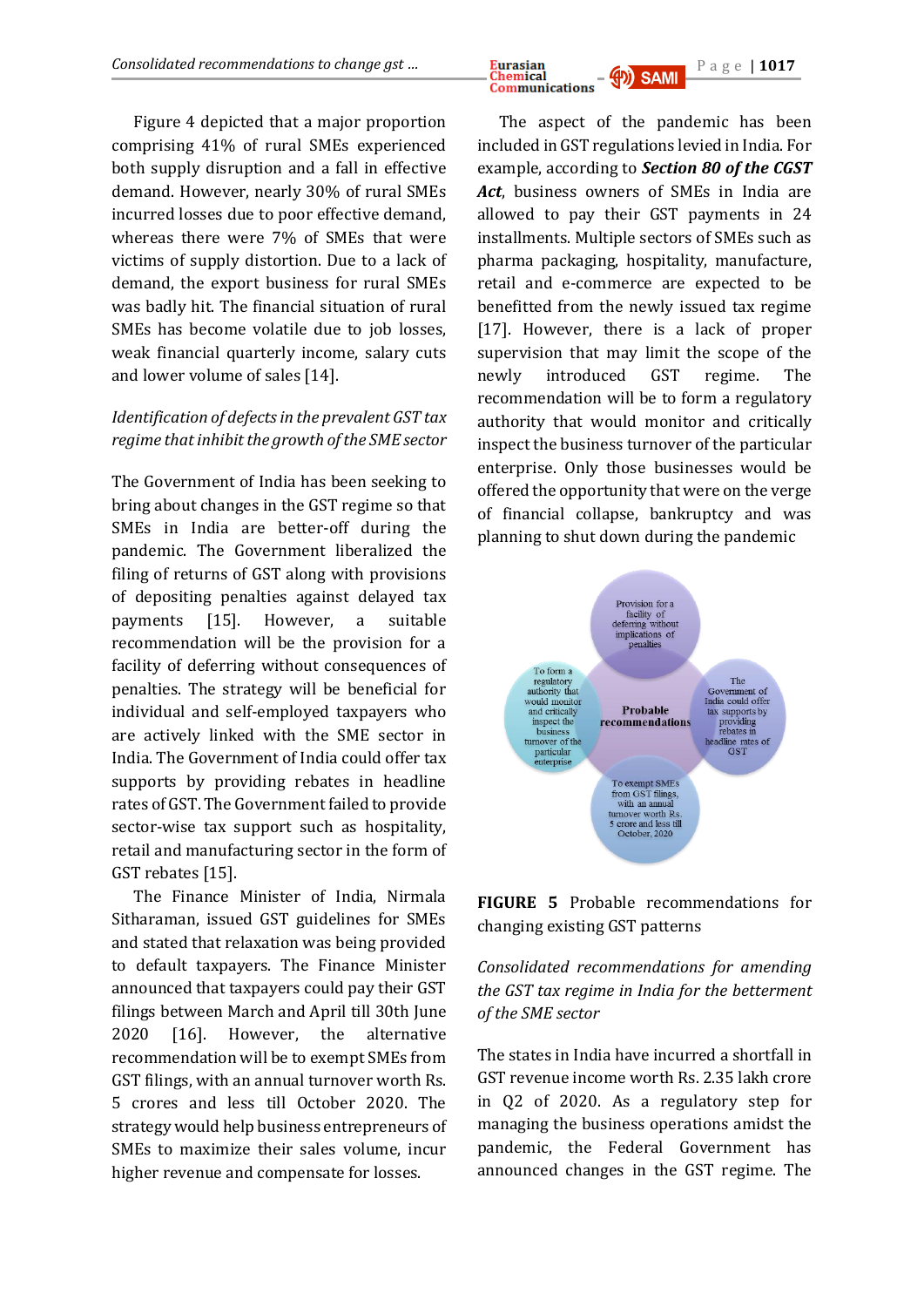



*Joint Council of SMEs* could request the respective State authorities to borrow either Rs. 2.35 lakh crore from open market operations or borrow Rs. 97,000 crores lent by special windows [18]. However, the feasible recommendation will be to extend the margin of borrowings from special windows and open market operations. A higher amount of borrowing would enable business entrepreneurs to maximise production activities and make timely filings for returns of GST. The GST collection was dipped by a drastic amount between April and July 2020. The worth of GST collection was Rs. 1.81 lakh crore that was 26.2% of the annual target of Rs. 6,90,500 crores [4]. This is a piece of evidence illustrating that the present changes in the GST regime were unsatisfactory and inefficient to match the targeted GST returns from each state.

There are more than 1.20 crore SMEs in India that fall under the segment responsible for filing returns of GST per month. However, 17 lakh SME owners have requested the Indian Government to grant them an opportunity to file returns of GST in a quarterly manner. They have opted to be a part of the *"Compensation Scheme"* for levying the opportunity [19]. The feasible recommendation will be to levy GST taxes from SMEs after deducting charges of credit of input tax (ITC). The exemption from ITC charges that were earlier included in GST would provide an opportunity for reducing future liability claims for SMEs in India.

#### **Discussion**

The first research objective stressed upon the identification of the negative impact of the pandemic on the Indian SME sector. The objective was addressed by highlighting the proportion of SMEs, as a whole that either lowered their scale of business operations, sold factors for production, or shut down their businesses. It was evident that a majority of 61% of business owners of SMEs in India decided to lower their respective scale of business operations during the pandemic [1]. Furthermore, owners of SMEs suffered distress in terms of a drop in real wages, lower sales volume, accentuating job losses and deterioration in the trend of revenue income [14].

The second research objective focused on the determination of prevalent gaps that hindered the ability of business managers of SMEs to manage the COVID-19 pandemic. Owing to the volatility of the economic status of SMEs in India, the Indian Government brought about changes in the GST regime by allowing the scope to SME owners deposit penalties for delayed tax payments [15]. However, the feasible recommendation will be to exempt the business owners from paying penalties. This would help self-employed and individual payers of GST optimally. Furthermore, the recommendation for tax support in a sector-wise manner was considered to provide a scope to SMEs in managing financial distress due to the COVID-19 pandemic.

The third research objective focused on the proposal of consolidated recommendations for bringing about changes in the GST pattern. The researcher found that the margin of borrowing credit by business owners of SMEs could be extended beyond special windows and open market operations. Furthermore, this would provide scope to the owners of SMEs to file monthly GST returns without default and maximize the income generated from higher sales. Moreover, the researcher also recommended that GST charges would be levied after the deduction of ITC charges.

#### **Conclusion**

It can be concluded that a majority of 41% of SMEs in rural India faced problems in filing GST return per month due to the dual effects of supply disruption and lower effective demand. Furthermore, the existing GST regime was considered as a sub-optimal one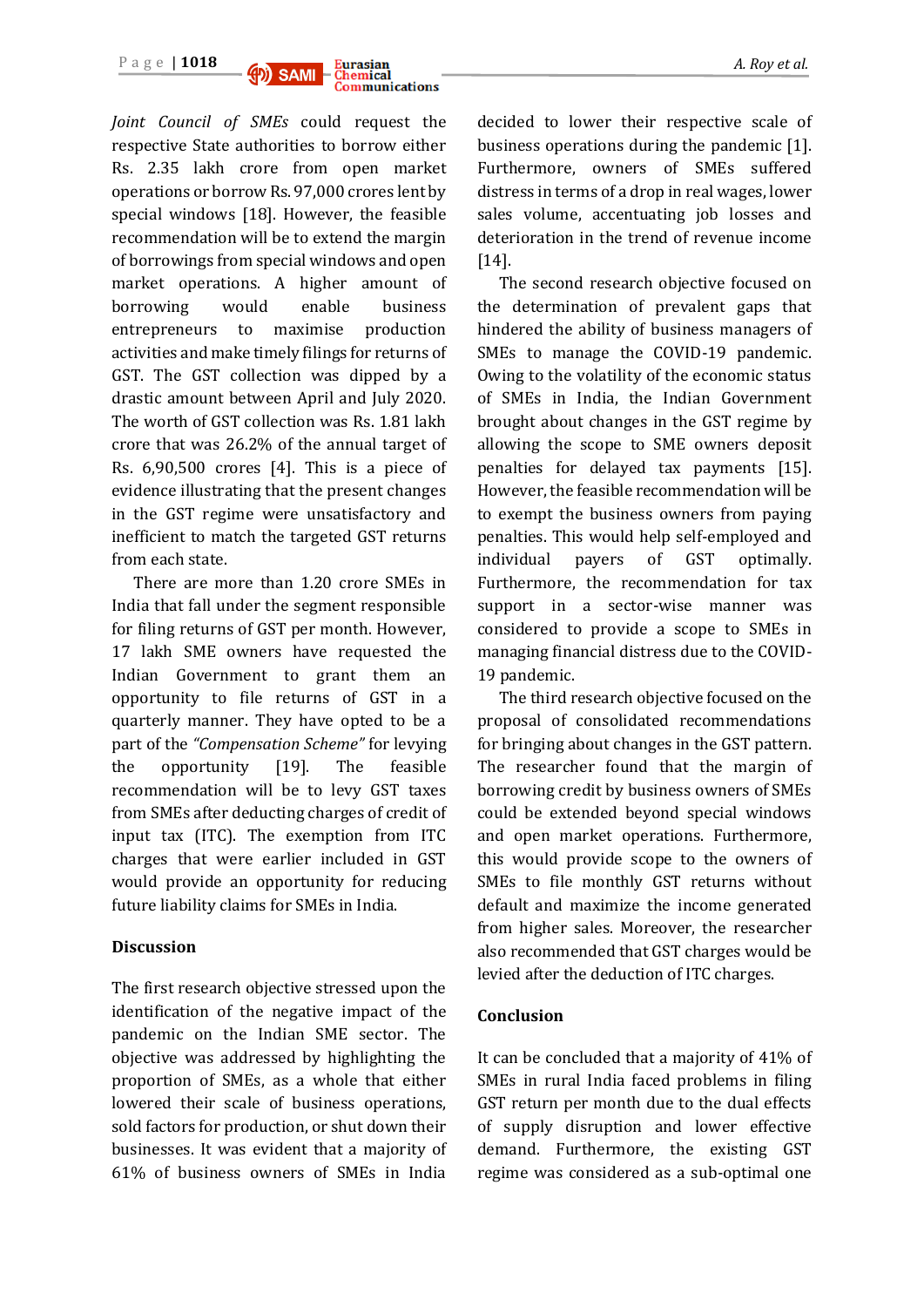because it did not favour SMEs in manufacturing, retail and the hospitality sector. Therefore, amendments were required to be made by adjusting the exiting GST pattern. A tax support scheme for each sector was needed to be developed. Additionally, it was deduced that a complete exemption of SMEs that had incurred annual turnover worth Rs. 5 crores and below from filing GST returns would enable them to manage their business operations during the COVID-19 pandemic.

It can be concluded that the optimal way for managing the way entrepreneurs of SMEs manage business operations is to file GST returns in a quarterly manner, rather than per month. Therefore, business owners would enjoy an extended period for depositing their GST returns without default. However, the present tax regime did not contribute much in terms of allowing a scope to entrepreneurs of SMEs to tackle adverse impacts of the COVID-19 pandemic.

Some additional recommendations for bringing about changes in GST patterns are suggested below. The underlying recommendations will help business owners of SMEs tackle the adverse implications of the COVID-19 pandemic.

Initially, taxpayers need to compute values of ITC charges and GST liabilities before paying GST taxes. However, it is recommended to ease the process of computation of GST for financial managers of SMEs. For example, a document generated via system automatically would enlist ITC charges and GST liabilities for each SME per month. Therefore, the financial managers of SMEs would find it easier to upgrade linking outward return of supply and summary of GST returns.

Changes are required in terms of extending the date of filing GST compliances to be paid by SMEs in India. Therefore, there is a need for rationalising the pattern of GST so that entrepreneurs of SMEs in India could enjoy the scope of the simplified process of tax filings.

The transparency in the process of filing GST returns is required to be brought about so that entrepreneurs of SMEs do not end up landing GST returns in the hands of noncompliant vendors.

● There is a need for setting the interest subvention to 2% for all SMEs that are registered with the State and liable to make monthly GST filings. The interest rate that is charged on incremental loans and fresh loans are subject to amendment under the proposed new regime.

● The Central Government should consider lowering GST on the procurement of raw materials that are used for production purposes. The GST levied upon raw materials should be adjusted to 4% so that business owners associated with manufacturing SMEs could minimize the cost of procurement of raw materials and improve business prospects. For example, the GST on natural fibre should be reduced to 5%, whereas GST levied on artificial fibre should be adjusted to 12%.

#### **Acknowledgments**

The authors would like to thank the KIIT School of Management and fellow researchers for their relentless support in doing this study. There is no conflict of interest.

# *Orcid:*

*Arundhati Roy: [https://orcid.org/0000-0001-](https://orcid.org/0000-0001-9075-3169) [9075-3169](https://orcid.org/0000-0001-9075-3169) BCM Patnaik: [https://orcid.org/0000-0002-](https://orcid.org/0000-0002-5979-0989) [5979-0989](https://orcid.org/0000-0002-5979-0989) Ipseeta Satpathy: [https://orcid.org/0000-](https://orcid.org/0000-0002-0155-5548) [0002-0155-5548](https://orcid.org/0000-0002-0155-5548)*

#### **References**

#### [1] U. Mishra.

https://indianexpress.com/article/explained /coronavirus-india-lockdown-msme-sectorcrisis-government-relief-package-6395731/, **2020**.

[2] GST Council*.* The pandemic has necessitated a recon. of the 42% dev.,